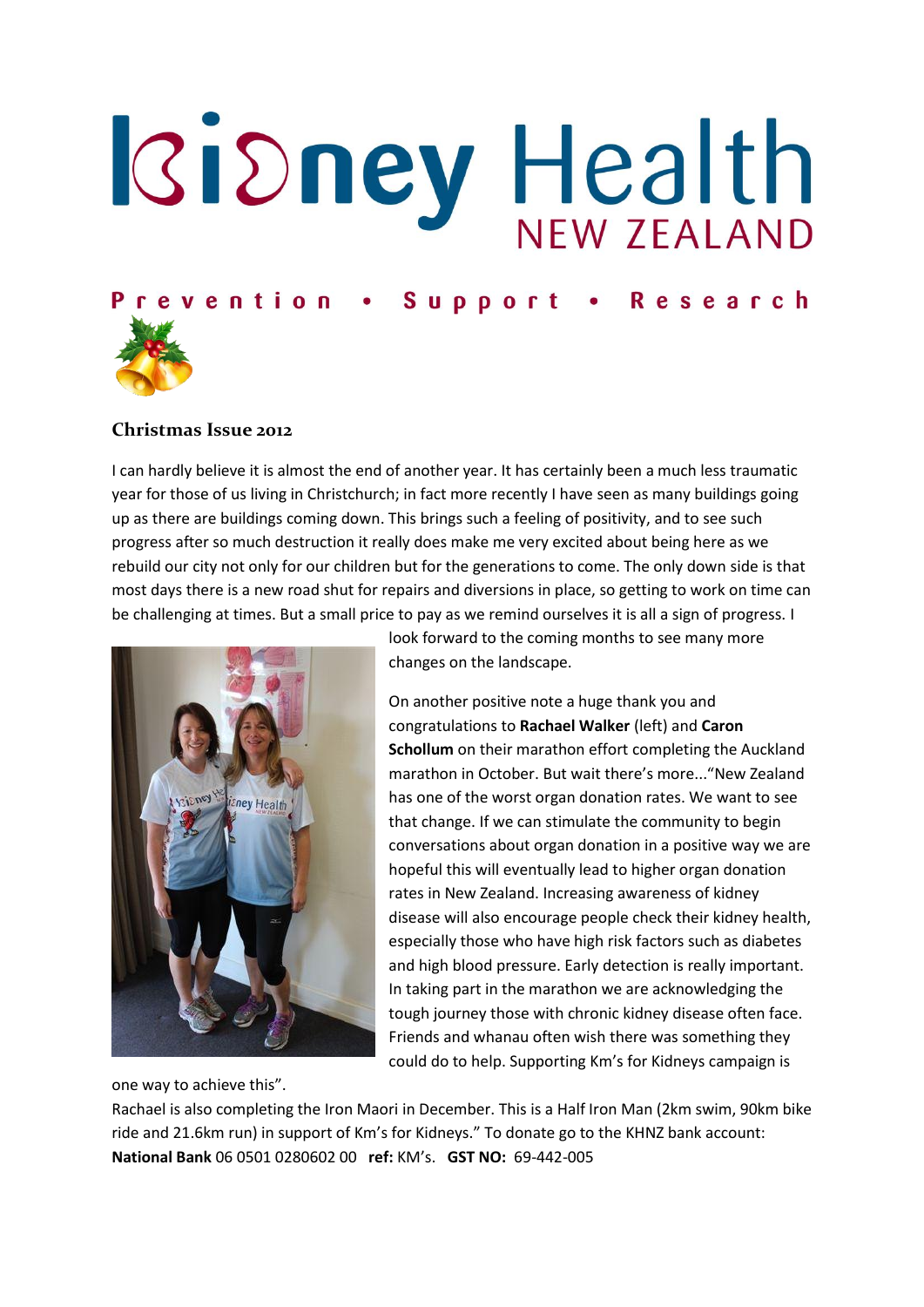

### **World Kidney Day Thursday 14th March 2013**

Next year's theme for World Kidney Day is Acute Kidney Injury, we feel that Acute Kidney Injury was not an issue that required a nationwide campaign here in New Zealand and thought it would be a better idea to look at one of the "at risk" areas. We have decided to focus on people with a family history of kidney disease, we have a few ideas, which need to be finalised to help raise awareness within this group, although will be using the day to raise awareness about kidney disease in general. Keep an eye out on our website and our Facebook page for events during that week.

### **From the Medical Director**

### **If I have chronic kidney disease could my family be at risk as well?**

It has been known for a long time that some kidney diseases run in families. These inherited diseases such as polycystic kidney disease, Alport's syndrome and some causes of kidney stone disease have a known genetic abnormality. There are many other rare kidney conditions that also have a genetic basis.

The most important causes of chronic kidney disease (CKD) are diabetes, high blood pressure and glomerulonephritis.

Those people at most risk of these common causes of CKD are:

- People with:
	- diabetes
	- high blood pressure
	- family history of kidney disease
- Older people
- **Smokers**
- Māori and Pacific people

• In this article I will address two questions.

### **1. Is the risk of my getting CKD increased by having a relative with CKD or one on dialysis?**

People with kidney failure caused by diabetes, high blood pressure or glomerulonephritis are more likely to have other family members with CKD. A person with a family history of CKD is three - to nine times more likely to develop kidney failure than a person without such a family history. This appears to be particularly true for Māori and Pacific families.

In a study of 26,000 dialysis patients in the United States researchers found that nearly a quarter (23%) of patients with kidney failure from diabetes, hypertension or chronic glomerulonephritis, had a first<sup>1</sup> or second<sup>2</sup> degree relative who was on dialysis. The researchers suggested that there were likely to be even more relatives with less severe forms of CKD, most of whom would be unaware

**.** 

<sup>1</sup> parent, brother/sister, child

 $2$  uncle, aunt, nephew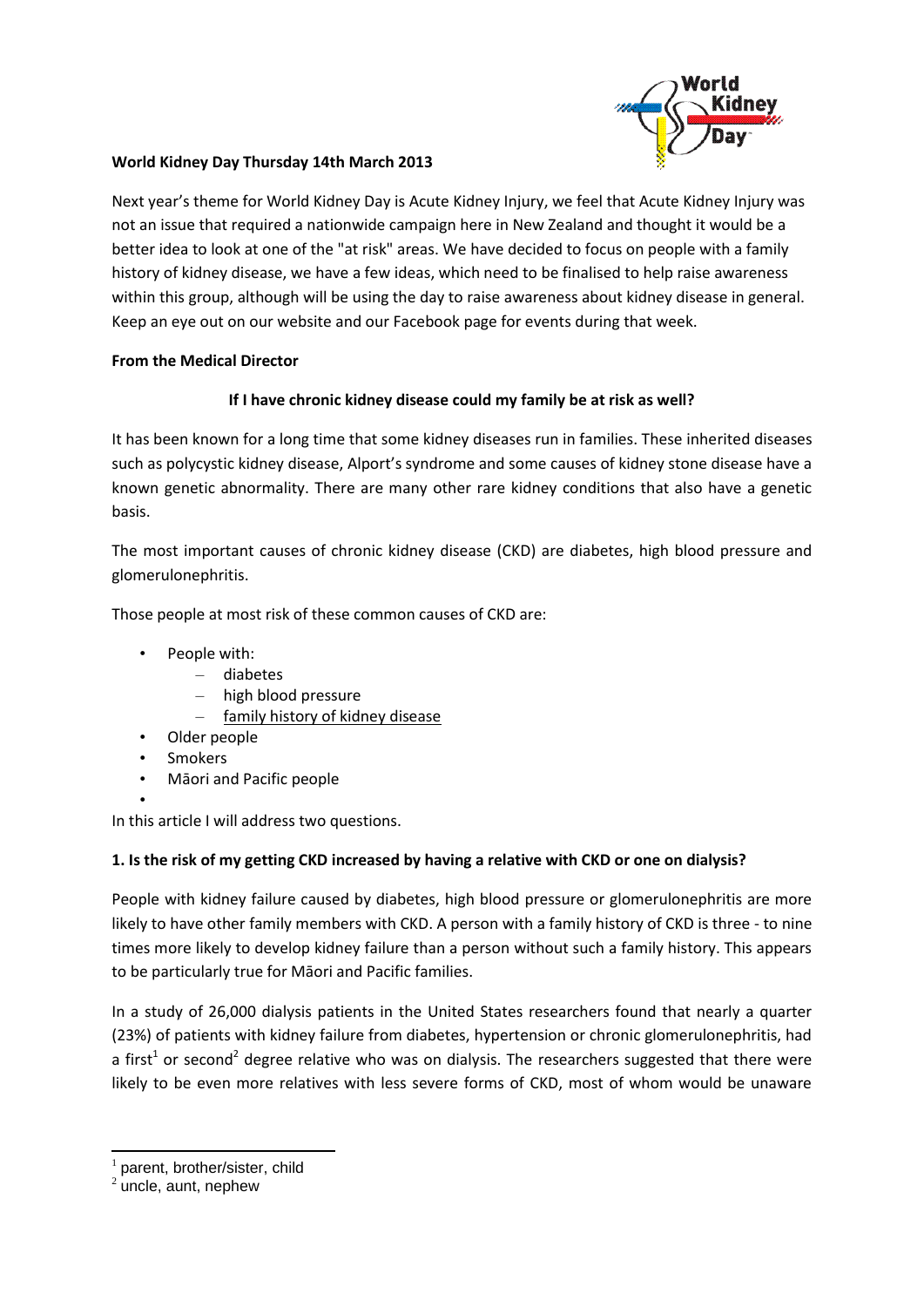they had it. These, and other studies, have shown that when kidney disease such as this runs in families it tends to start earlier.

It also appears as if women, young people and overweight people are more likely to have a family history of CKD.

These family associations with kidney disease are seen all over the world and suggest that they do not result from different diets and social class, or other environmental factors.

Diabetes is the cause for kidney failure for nearly two thirds of Māori and Pacific people on dialysis. It also appears that if you have diabetes a family history of severe diabetic kidney disease or having lots of protein in the urine (proteinuria) is a strong predictor of your getting diabetic kidney disease. While keeping your blood sugar and blood pressure controlled and stopping smoking are important a family history of kidney disease may have more effect on you kidney health in the long run.

### **2. If I have a family member with CKD how can I be checked out?**

One of the most important things to realise is that CKD doesn't usually cause symptoms until CKD is well advanced. Most people with CKD do not know they have it. People with a family history of serious CKD, particularly diabetic kidney disease, are the most likely to benefit from kidney screening

Your family doctor can do two simple checks of your kidneys:

- A urine test to look for increased amounts of protein (proteinuria)
- A blood test to check overall kidney function (blood creatinine test)

You should also have your blood pressure checked.

If there is a sign of CKD you doctor can advise on any medication or change in diet that may be needed. More information can be found at www.kidneys.co.nz

Kelvin Lynn

### **Thank you to ProPharma**



A big thank you to ProPharma, who donated \$6000 to Kidney Health New Zealand. We were one of three charities chosen by the ProPharma to donate to. Mike Hancock the Christchurch Branch Manager gave the cheque to Carmel Gregan-Ford, on behalf of their organisation.



**The team at Kidney Health New Zealand wish you all very happy Christmas and a Safe and Healthy New Year**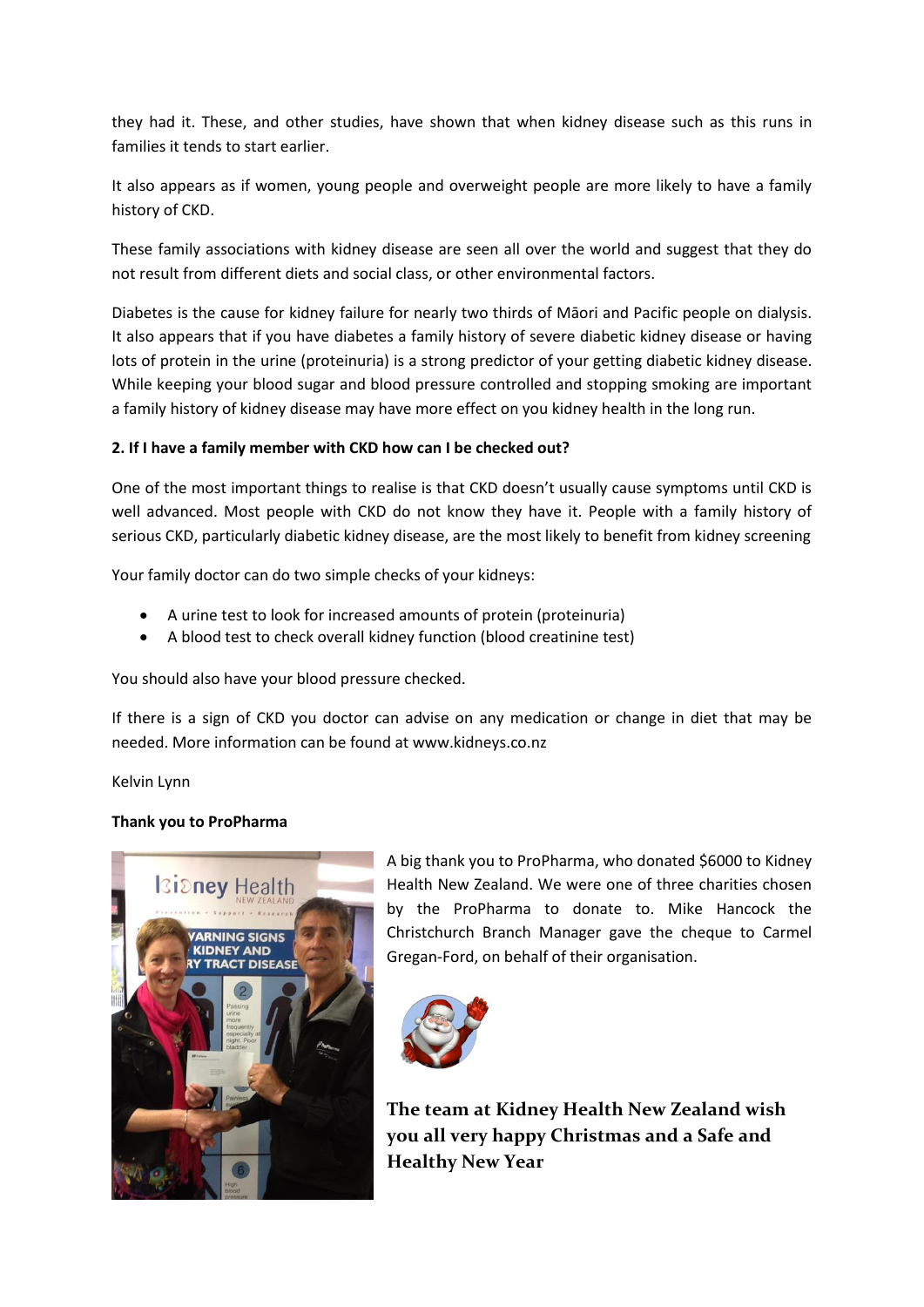### **Renal Society of Australasia Conference (NZ Branch)**

Recently I was fortunate enough to attend the annual Renal Society of Australasia conference held in Whangarei, this conference provides an opportunity for nurses, doctors, renal dieticians, dialysis technicians and social workers to hear from a range of speakers on a variety of topics around kidney disease. It is also a chance to meet other like minded people involved in the care of renal patients and share experiences and information.

This year's conference was one of the best I have attended in recent years, the Northland renal team had gone to extraordinary lengths to ensure everything ran smoothly. There was a wide variety of speakers who spoke on a wide variety of topics. Some of these included;

**Cultural care of Maori patients, this was presented by Ned Peita**, the Takawaenga for Maori Health Services at Whangarei renal unit, and supported by Huria Iri, they spoke about their work with renal patients and their role assisting staff to improve care of both patients and their whanau, family members and health professionals. They talked about the four cornerstones of health and the integral aspects of providing cultural care at all stages of the patient journey

Te taha Wairua - spiritual health Te taha Hinengaro - psychological health Te tara Tinana - physical health Te taha Whanau - family, relationships

### **Dr Walaa Saweirs - Establishing an integrated regional dialysis service and clinical network.**

The Northland population is approximately 150,000

Socioeconomic deprivation is prevalent especially in the far north. Travel times are lengthy and often at huge social cost for patients and their families

Tertiary referral centre is Auckland City Hospital; which provides vascular, transplant and cardiac support.

Kawakawa and Kaitaia each have an 8 bed unit set up. This has issues around training, staffing and geographic isolation

So the solution Telehealth . This involves a sound proof room with desktop, polycom tv, camera and tablet all set up, based at Whangarei hospital. This initiative now enables;

Weekly meeting with all units

Medical handover of patients to each unit

Review of difficult cases requiring input from more than one member of the team

Dialysis access meetings

4 separate screens, with each unit represented, so everyone can be involved at the same time Monthly paper round-summary

Ability to review dialysis charts, medication, advise GPs

This initiative enables improved communication and support for both staff and patients in Northland, improved staff morale, reduced travel and enabled more patients to be seen due to less time taken up with travelling.

It is hoped in the future there is potential for larger group discussions encompassing the Auckland, Waitemata, and Middlemore.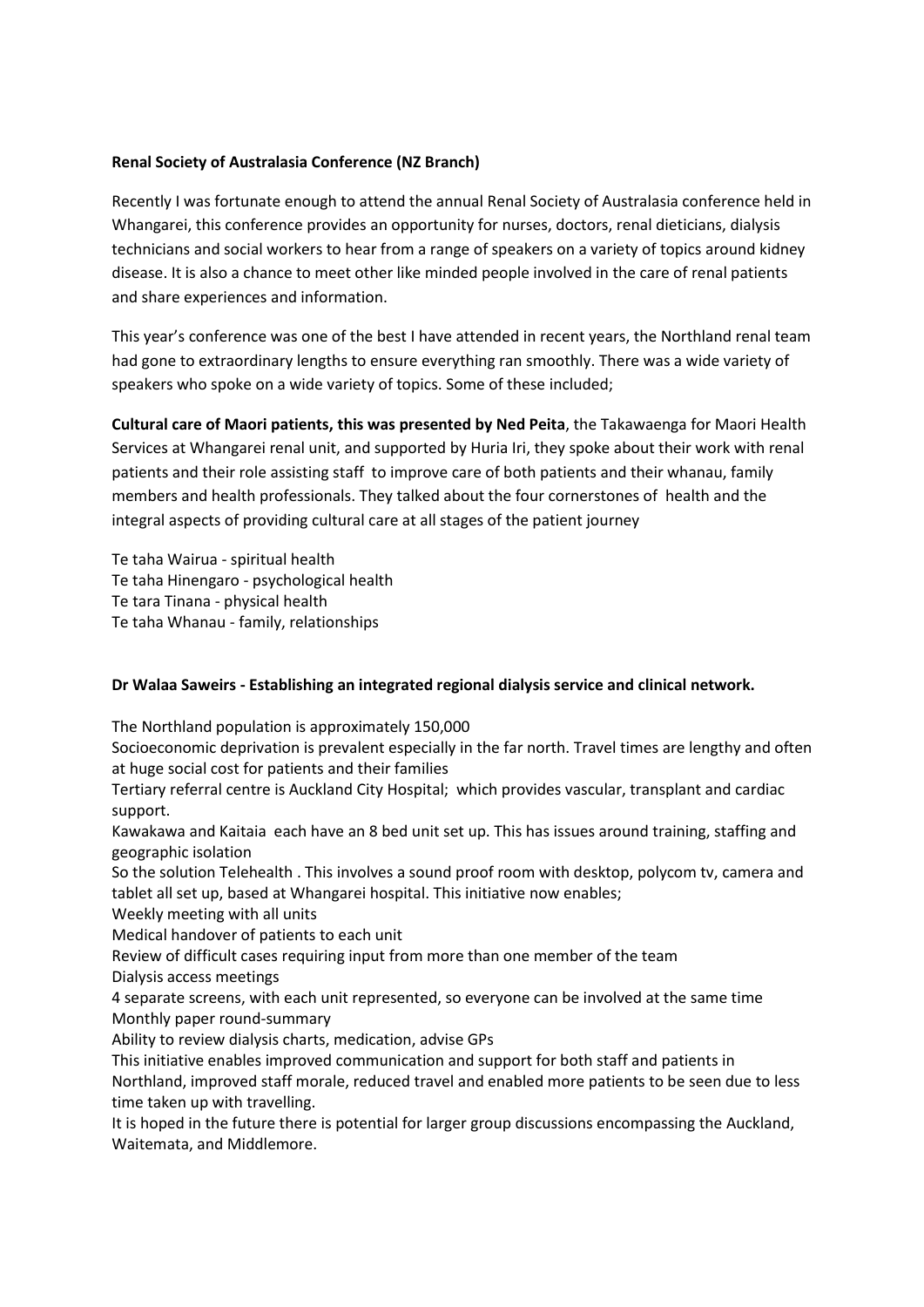### **Billy Stewart –Health Literacy**

Literacy can be defined as a mechanism of passing down knowledge from one generation to another Health literacy is the degree to which individuals have the capacity to obtain process and understand basic health information.

There are approximately 56% of our population that have poor health literacy. This can result in these patients being less likely to manage long term and chronic conditions, not taking their medication properly, non compliant and missing appointments. This could mean they don't understand the instructions and those in health care need to look at ways to make these instructions easier to understand. Billy talked about some of the work being done at Tai Tokerau DHB to assess and improve documents and the physical environment as they strive to deliver improved care to their patients and whanau.

### **Dr Richard Egan – Spirituality matters at End-of-Life**

Richard has been researching Spirituality on and off for 25 years, he talked about the fact that Spirituality means differing things to different people it may include ; Ones ultimate belief,a sense of meaning and purpose in life, a sense of connectedness, identity and awareness, and for some people, religion. It may be understood at an individual or population level.There's a need to start addressing spirituality, it becomes more important as people become more unwell. Almost 70% of people surveyed in NZ wanted spiritual care in the hospice setting.Research has shown that spirituality has a positive effect on range of health outcomes.

Maori have made a huge contribution talking about Wairua (spiritual health) being essential for health. Internationally spirituality is being increasingly included in healthcare

Often defined as "long dying" - most of us will die of a chronic disease. So there is in essence a long time to be thinking about death.

"I'm spiritual not religious" is a common comment among the younger generation

In Dr Egans second presentation he talked about the early results from his qualitative study where he asked NZ Kidney Specialists about spiritual care. In renal we are "caring not curing our patients"Family needs in relation to spirituality included a Karakia, family prayers, family meetings were considered to be play an important part. Doctors felt there was a reasonable awareness of compassion and death in their units. Rituals were mostly adhoc, with some places having the unit blessed after a death and some places held a remembrance service for patients and their families.Dr Egan felt we needed to include spirituality more in practice and ultimately be guided by the patient.

### **Jo Burton –"Paired kidney exchange" – creating a larger donor pool**

657 people are on the transplant waiting list in New Zealand

Paired kidney exchange programme has been introduced to try and increase the number of transplants

Many centres around the world now have a paired kidney exchange; the first was introduced in Korea in 1991.

700 paired exchanges have taken place in the last three years around the world.

First kidney exchange April 2011 in NZ which has been successful, there are currently 18 pairs registered in the program, a second exchange took place in October with an third planned for in the near future . Surgeries are carried out simultaneously. Kidneys were flown to the transplant centres, rather than the patients. It is hoped to expand the programme further, with Government funding approved for this.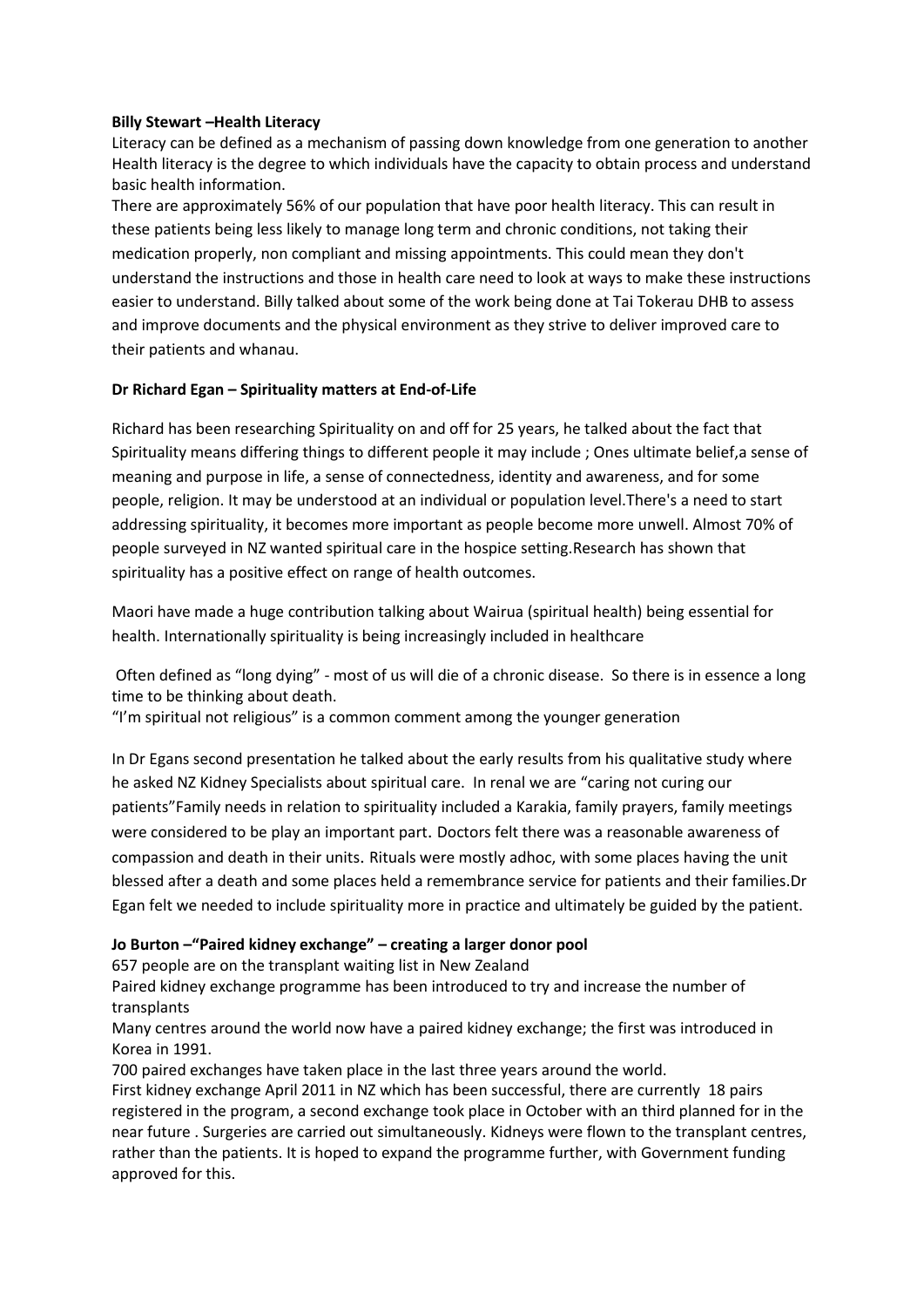### **Pauline Sanders-Telfer – Foot Care in Dialysis Patients**

Patients with diabetes are at high risk for foot disease due to the damaging effects of hyperglycaemia on blood vessels. Diabetic patients with chronic kidney disease and end stage renal disease are at an even higher risk of diabetic-related complications and further delays in recovery and wellness.

Pauline talked about Pacific and Maori dialysis patients being disproportionately represented in diabetic related amputations for the past two years. The result is poorer outcomes for our renal patients post transplantation, with mortality with each amputation. Quality of life studies have shown that having a limb amputated is likened to losing a family member.

Current delivery of podiatry care is contributing to widening the gap of health disparities in this population. Pauline identified three main barriers to this care;

1. High non-attendance to clinic appointments other than dialysis treatments

2. Markedly low engagement in primary care services

3. Absence of seamless care continuum across the primary and secondary care sectors Some of the challenges for Counties Manukau DHB include

Low socio economic group

Increased secondary service use (can't afford to go to GP)

50% Pacific people

High diabetes

Do not turn up to clinic appointments.

Health literacy

No money, no car, no one to take them to appointments.

High risk and hard to reach group

So how can the service be improved to capture this hard to reach group?

Podiatry staffing to reflect population need

Contract two podiatry services to ensure needs are being met

Establish expertise in foot care within the renal team

Develop an assessment tool to ensure timely diagnosis and treatment

Educate patients about the importance of foot care

### **Pauline won the Robert Hutchinson for Best Presentation and the People's Choice Award for her presentation.**

### **Dr Jenny Walker - Northland Renal Unit. Family meetings in renal practice**

There is no literature available on family meetings to discuss end of life issues, so Dr Walker decided to survey the nephrologists in New Zealand and found that most don't commonly have family meetings.

Dr Walker shared their experience as the Northland Renal service use family meetings routinely as part of their patient care finding it a great opportunity to see patients and how they interact with their family, to share information only once rather than individually, educate family regarding own risks, and to spend time with the family.

### **Lisa Harvey –Jack, Nicolette Crump and Anna Stewardson – "Unexpected visitors – The Christchurch Evacuees – Three Perspectives**

This presentation gave an insight into the logistics of having 13 dialysis patients and their caregivers arrive following the earthquakes in Christchurch. The compassion and dedication of all staff in the renal unit in Whangarei was amazing as they worked extra hours and went the extra mile to ensure the people from Christchurch were well looked after.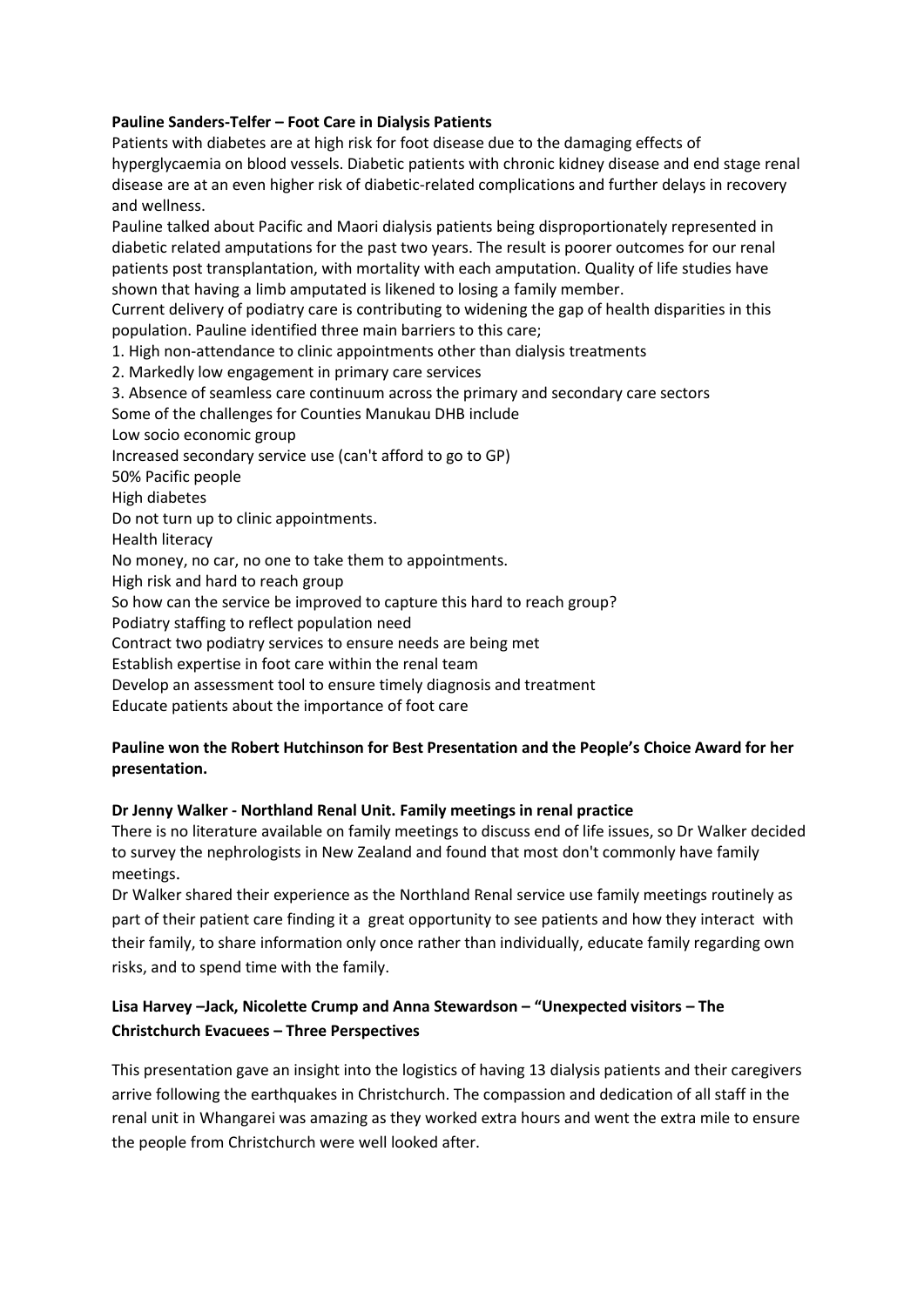### **Adrian Buttimore (RSA Award Winner 2006) and Life Member awarded 2012**

### **Manager, Dialysis Services, Canterbury District Health Board, NZ**

Adrian Buttimore has made a long standing contribution to the renal community for over 25 years and has made a significant impact on renal services. He started as a dialysis technician and has now been the manager of dialysis services at Christchurch Hospital for a number of years. The unit he runs is at the forefront of Home Haemodialysis in



Australasia and has a reputation for getting patients of all abilities, ages and backgrounds to successfully dialyse at home.

Adrian is a strong advocate for dialysis technicians and has steered the founding of the NZ Board of Nephrology (formerly Dialysis) Practice. This board is the organization that has been instrumental in ensuring that dialysis technicians are recognized and included under revamped health care workers legislation introduced into NZ in 2003. Adrian is the driving force behind the development of standards of practice, career path development and certification for dialysis technicians in NZ. Adrian investigated the most appropriate certification process for dialysis professionals and has worked to bring that process to NZ. Now dialysis technicians, HD nurses and PD nurses can all sit a certification exam that is not only recognized in NZ but overseas as well. Adrian continues to be the international advisor to the US board responsible for the certification process and examinations. Adrian is well respected by all members of the renal community in NZ and overseas. He attends and presents at conferences at home and internationally on a regular basis. He is a member of the National Renal Advisory Board and Chairperson of the NZ Board of Nephrology Practice; he has also sat on government advisory/consultative committees related to renal care.

Adrian was a founding member of the Renal Society NZ Branch back in the days when it was the Dialysis Society. He has supported, promoted and recruited for the society tirelessly since its inception. He encourages all renal staff to join the society and support its goals for all renal health professionals.

Adrian promotes the RSA in all his dealings with members of the renal community. He ensures that the branch is consulted whenever ideas or opinions are sought on renal matters. He encourages branch members to take on committee positions when available and reports back to all branch conferences on all matters related to renal healthcare in NZ and when appropriate from around the world.

Adrian's continued support and active involvement ensures the ongoing success of the NZ Branch of the Renal Society of Australasia and all its activities.

### *Written by Miranda Walker on behalf of the RSA executive committee*

**Kidney Health New Zealand acknowledges the unique contribution made by Adrian Buttimore to the treatment of patients with kidney disease in New Zealand for over 40 years. Adrian retired from his post as Clinical Manager of Dialysis Services at Christchurch Hospital in mid September 2012. We would like to wish him a long and happy retirement.**